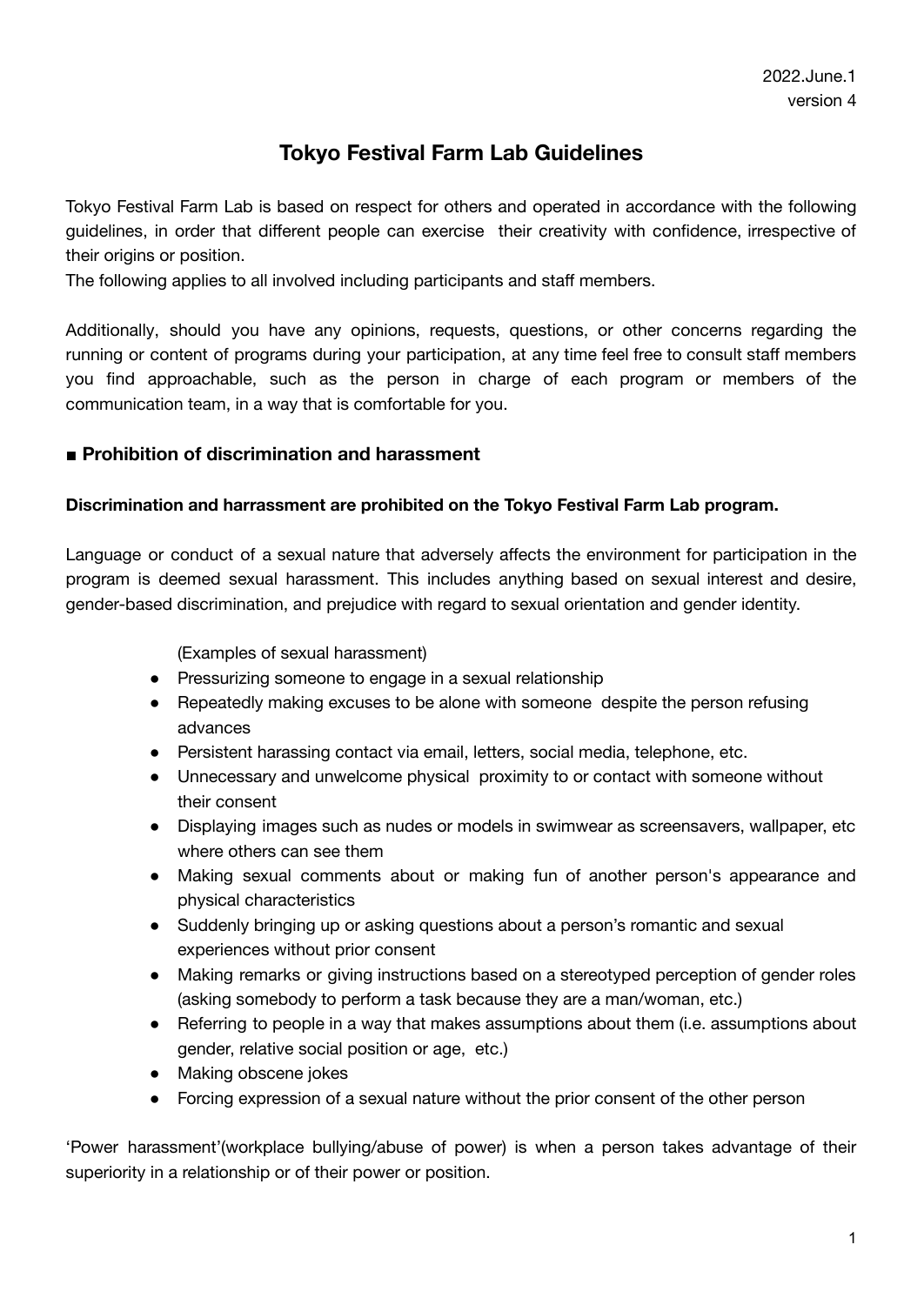(Examples of power harassment)

- Physical abuse
	- Physical assault in the form of striking or kicking
	- Forcing someone to do exercise and physical labor beyond the safe range of their physical ability
	- Forcing someone to perform highly physical work without considering the individual circumstances
- **Psychological abuse** 
	- Making threats
	- Making unreasonable demands by exploiting differences in position, and through authority gradients
	- Using abusive language or behaving in an intimidating manner
	- Repeatedly making disparaging remarks about a person
	- Defamatory language or conduct
	- Discriminatory treatment i.e. blaming, criticizing, insulting or excluding a person on the grounds of nationality, race, religious beliefs, gender, sexual orientation, preferences, physical characteristics, etc.
	- Refusing to acknowledge a person by ignoring them, etc.
	- Pseudo-violence such as pretending to strike someone, etc.
- **•** Exclusion
	- Limiting access to venues, rehearsals, etc., or removing someone from contact networks without a justifiable reason
	- Intentionally not giving someone the necessary information
	- Ignoring a specific person as a group and creating an atmosphere of isolation for that person
- Personal infringement
	- Excessive involvement/interference in private matters
	- Seeking disclosure of private information and personal effects through the use of situations that make it difficult for someone to refuse

To avoid engaging in discrimination and harassment, each person involved should be fully aware of and acknowledge the following before participating in the program.

- Each person should respect the character and beliefs of others
- Each person is an important member of the team
- There are differences in how people react to language and conduct depending on their individual personality and position, etc., so it is important for the person on the receiving end to decide for themselves whether something constitutes harassment or not
- Even if language and conduct is intended to express familiarity and good will, it may make the other person uncomfortable regardless of intention
- Since there are individual differences in whether or not people feel uncomfortable in a given situation, you should not make unfounded speculations about the extent of another person's tolerance (you should not assume that you have a good relationship with the other person)
- If you realize that the other person refuses, rejects or dislikes certain language or conduct, you should never repeat it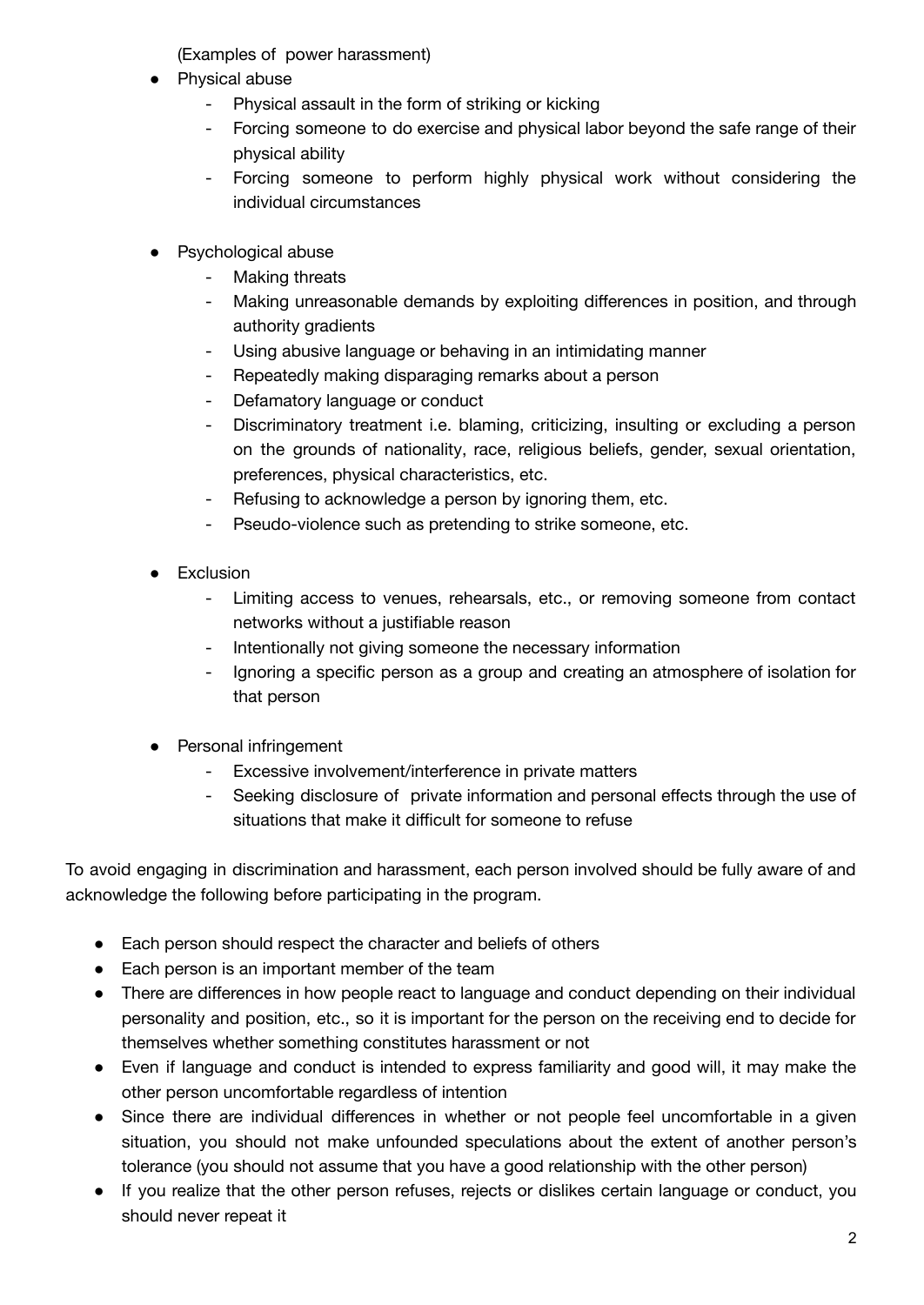● Something does not necessarily *not* constitute discrimination and harassment if the other person does not indicate it as such

## **■ Prohibition of infringement of the rights of others**

Disclosing information that only participants know such as personal information, ideas etc. gleaned during the program without informing the person in question is prohibited.

Examples of information you are prohibited from disclosing

- Creative ideas shared during the program
- Private information regarding residence, family members, etc.
- Scheduled activities that have not yet been made public (performance schedules, scheduled participation in festivals, etc.)

Online session content is recorded for documentation purposes. Care should be taken not to show anything during the online sessions which infringes the rights of others such as copyright or portrait rights, etc.

Examples to watch out for

- Images used as virtual backgrounds and filters in online meetings
- Material such as images used in presentations and publicity
- Things that appear onscreen in video calls (faces of third parties around you, etc.)
- Sounds and songs coming from television or radio

You are prohibited from using elements from any material created for public release which involve the rights of others like artistic works and presentations, without going through the proper procedures.

## **■The use of preferred personal pronouns and titles**

You should not extrapolate personal pronouns such as he, she, they etc. or titles such as Mr and Ms. based on the appearance and name of another person, but respect how that person wishes to be referred to. You should respect the wishes of someone if they want you to call them by their name without using personal pronouns.

#### For Japanese speakers

Please do not speculate about someone's appearance, name or gender and use the suffixes "chan" or "kun," or address someone without using an honorific title simply because they are younger than you. Altering your attitude according to who you are speaking to can reinforce hierarchical relationships and hinder equality-based cooperation.

## **■Posting on social media platforms**

There is no problem if people participating in Tokyo Festival Farm Lab programs create posts concerning themselves on social media platforms.

When posting text, images, videos, etc. related to others (staff members, program participants, etc.), please be sure to get the prior consent of the person in question. The same applies if information enabling identification of the individual is included, even if the individual's name is not used.